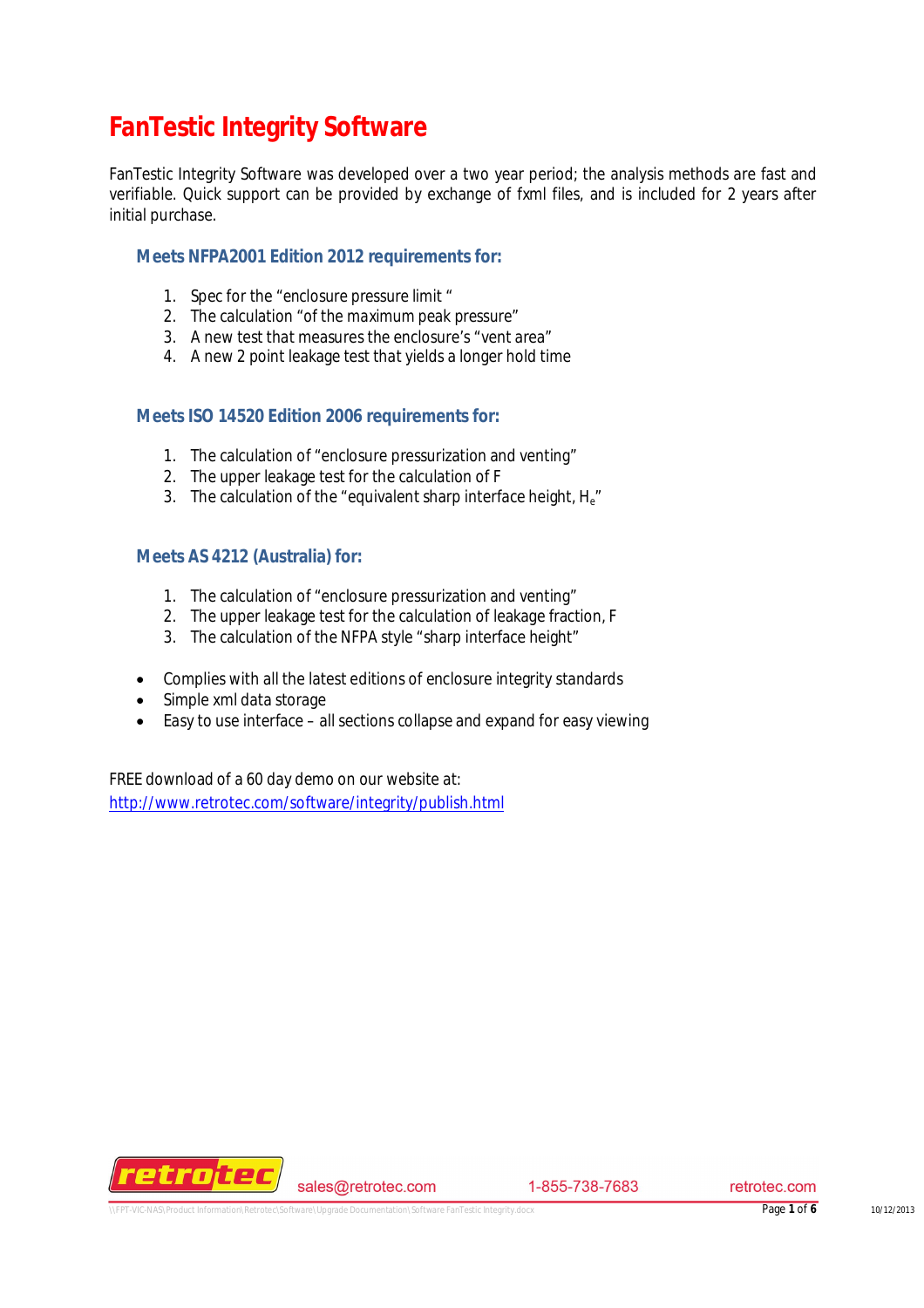| ISO 2013-01-04 0822.fxml - Retrotec FanTestic Integrity (5.4.23)                                                                                                                            | ΣŜ<br>▣<br>$\qquad \qquad \qquad \qquad \Box$ |
|---------------------------------------------------------------------------------------------------------------------------------------------------------------------------------------------|-----------------------------------------------|
| View Tools Help<br>File                                                                                                                                                                     |                                               |
| Test and Technician details (show details) Technician: Denali Jones Test type: Descending Interface<br>$\checkmark$                                                                         |                                               |
| $\checkmark$<br>Equipment (show details)<br>Primary Gauge: DM-2 S/N: 206165 Primary Fan: Retrotec 3000SR S/N: PH000346                                                                      |                                               |
| $\checkmark$<br><b>Building and Extinguishant details</b> (show details)<br>Building: Test Building 1 Enclosure: Server room Extinguishant: Novec 1230                                      |                                               |
| Total Enclosure Leakage (show details) Total Enclosure leakage area: 543 cm <sup>2</sup> Hold time: 15.0 minutes Lower leakage fraction: 0.5<br>$\checkmark$                                |                                               |
| $\checkmark$<br>Venting and Peak Pressure Analysis (show details) Vent type: No vent Enclosure pressure limit: 1000.0 Pa Peak positive pressure: 139.5 Pa Peak negative pressure: 1278.2 Pa |                                               |
|                                                                                                                                                                                             |                                               |
|                                                                                                                                                                                             |                                               |
|                                                                                                                                                                                             |                                               |
| File 'ISO 2013-01-04 0822.fxml' opened, standard ISO 14520 (2006 ed.), metric                                                                                                               |                                               |

### **Sections collapse and only reveal needed information but…**



**Expands to full screen for easy viewing.**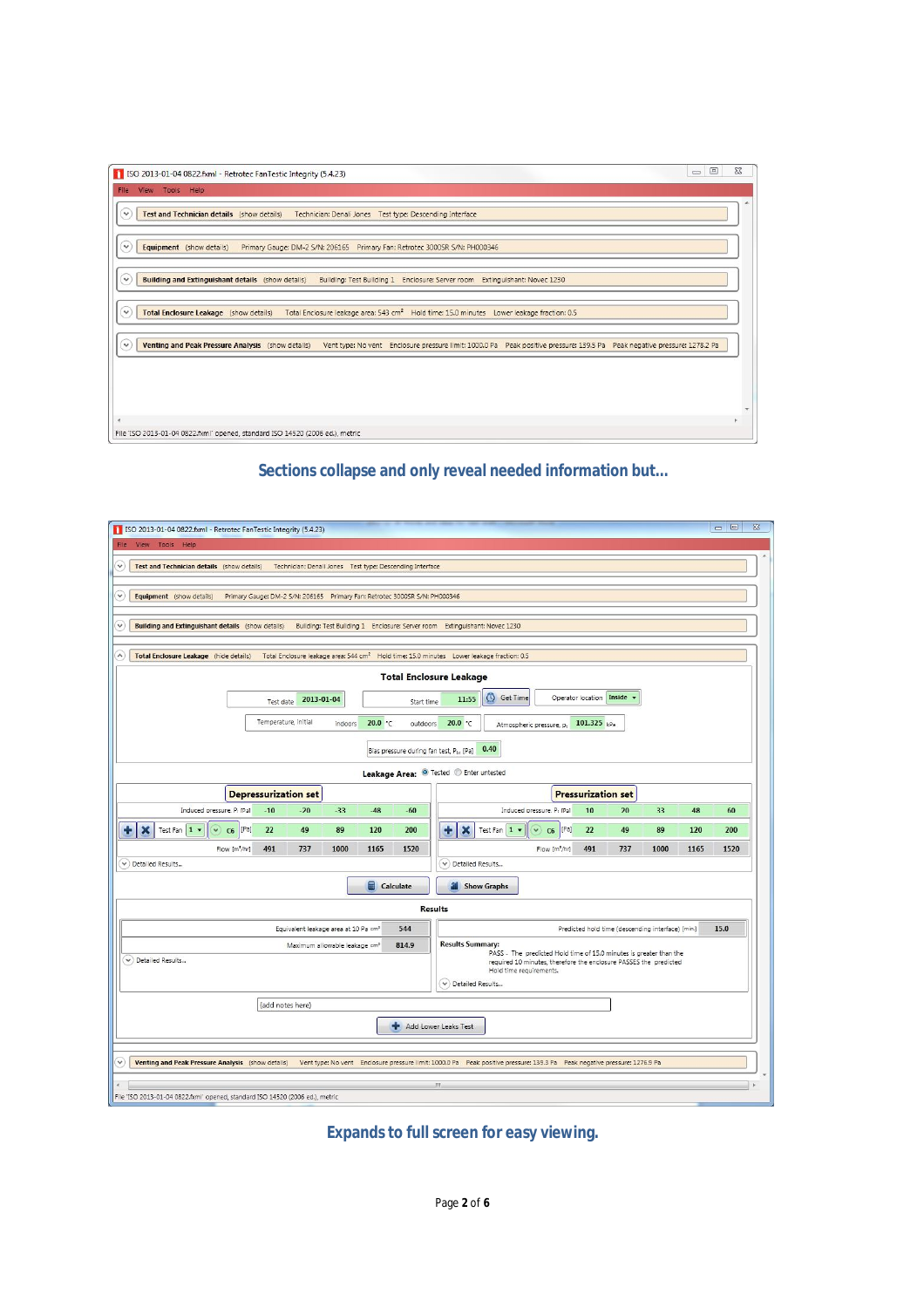

## **Hold Time graph can float over the main screen.**

#### **Positive Results**

#### **Negative Results**

| Vent area used, ELA <sub>p</sub>                                                                                                                                                                 | 127.7 $cm2$          |                                     | Vent area used, ELA <sub>nen</sub>                                                                                                                    | 91.3 $cm2$              |                                     |
|--------------------------------------------------------------------------------------------------------------------------------------------------------------------------------------------------|----------------------|-------------------------------------|-------------------------------------------------------------------------------------------------------------------------------------------------------|-------------------------|-------------------------------------|
| Leak to Volume ratio, LVR.                                                                                                                                                                       |                      | 0.2 cm <sup>2</sup> /m <sup>3</sup> | Leak to Volume ratio, LVR <sub>n</sub>                                                                                                                |                         | 0.2 cm <sup>2</sup> /m <sup>3</sup> |
| Minimum required leakage, ELA <sub>min.pos</sub>                                                                                                                                                 | 26.4 cm <sup>2</sup> |                                     | Minimum required leakage, ELA <sub>min.neo</sub>                                                                                                      | $167.9$ cm <sup>2</sup> |                                     |
| Additional vent area needed                                                                                                                                                                      |                      | 0.0 cm <sup>2</sup>                 | Additional vent area needed                                                                                                                           | $76.6$ cm <sup>2</sup>  |                                     |
| Positive peak pressure, P <sub>pos</sub>                                                                                                                                                         | $661.4$ $n=$         |                                     | Negative peak pressure, P <sub>neg</sub>                                                                                                              | $1218.4$ na             |                                     |
| Positive pressure result:<br>PASSES - Measured ELA of 127.7 exceeds the minimum allowable ELA of 26.4, and<br>the peak pressure of 661.4 Pa is less than the enclosure pressure limit of 1000.0. |                      |                                     | Negative pressure result:<br>FAILS - Measured ELA of 91.3 is less than the minimum allowable ELA of 167.9. At<br>least 76.6 of venting must be added. |                         |                                     |

**Peak Pressure results are given for both directions for Halocarbons.**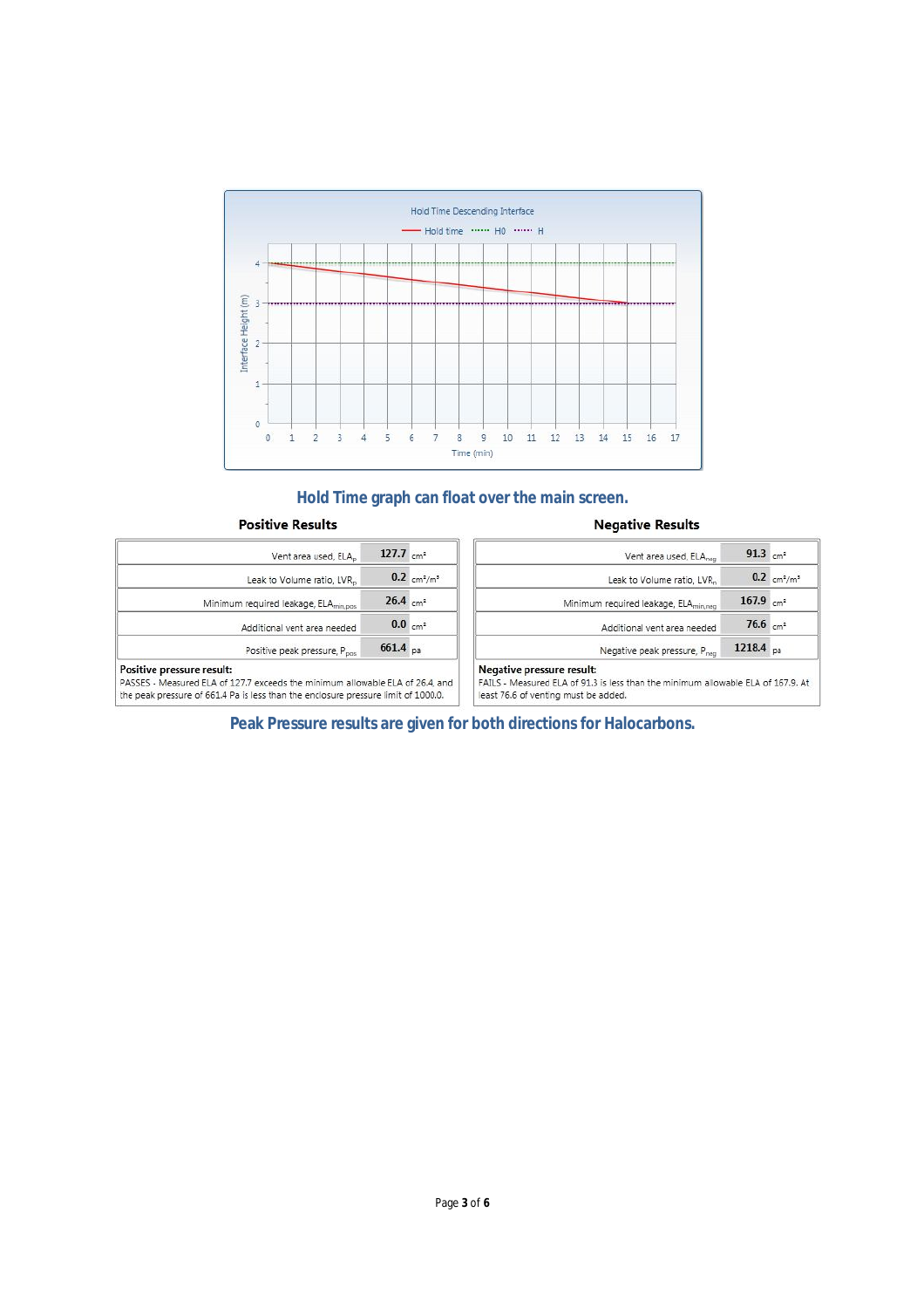## **Feature comparison**

## **Exclusive feature or advantage of Retrotec's FanTestic Integrity software**

|                               | <b>Clean Agent 2001</b><br>(CA2001) | <b>FanTestic Integrity</b><br>(FTI)    |
|-------------------------------|-------------------------------------|----------------------------------------|
| <b>Customizable Reports</b>   | <b>No</b>                           | Yes. Reports in Word.                  |
| <b>Resizable</b>              | <b>No</b>                           | Yes                                    |
| <b>Updates online</b>         | <b>No</b>                           | Yes                                    |
| <b>Comply with NFPA 2001</b>  | 2000 Edition                        | 2012 Edition which can yield hold      |
|                               |                                     | times up to 30% greater than           |
|                               |                                     | 2000 Edition                           |
| Comply with ISO 14520         | 2006 Edition (with companion        | 2006 Edition                           |
|                               | spreadsheet to calculate the        | H <sub>e</sub> calculation embedded in |
|                               | equivalent height, H <sub>e</sub> ) | software                               |
| <b>Comply With EN15004</b>    | <b>No</b>                           | Yes                                    |
| <b>Peak Pressure Analysis</b> | Yes but results have proven         | Yes, uses latest Peak Pressure         |
|                               | incorrect when compared to          | values alongside all existing          |
|                               | latest research.                    | methods such as VdS, FIA, FSSA         |
| ISO14520 Upper Leakage Test.  | <b>No</b>                           | Yes                                    |
| Data file format              | Encrypted, proprietary              | .fxml files can be read by many        |
|                               |                                     | programs                               |
| Gauges                        | $DM-2$                              | DM-2 and DM32                          |
| <b>Multi Point Test</b>       | Yes for ISO but not for NFPA        | Yes for ISO and NFPA                   |
|                               | (which is required)                 |                                        |
| Language                      | English                             | Fully: French, Dutch, Russian,         |
|                               |                                     | Spanish and Portuguese.                |
|                               |                                     |                                        |
|                               |                                     | Partially (basic UI is available but   |
|                               |                                     | missing specialized terms for          |
|                               |                                     | integrity testing): German,            |
|                               |                                     | Swedish, Norwegian, Danish,            |
|                               |                                     | Italian, Latvian, Polish, Lithuanian   |
| <b>Clean Agents</b>           | Argon, Argonite, CEA-410, CO2,      | Argon, Argonite, CEA-410, CF3I,        |
| (commercial names)            | FE-13, FE-227, FE-241, FE-25, FE-   | CO2, ECARO-25, FE-13, FE-227,          |
|                               | 36, FIC-13I1, FM200, Halon 1301,    | FE-241, FE-25,                         |
|                               | INERGEN, NAF SIII, Nitrogen,        | FE-36, FIC-13I1, FM200, Halon          |
|                               | Novec 1230, PyroShield,             | 1301, Halotron II, INERGEN, NAF        |
|                               |                                     | SIII, NAF S 227, Nitrogen, Novec       |
|                               |                                     | 1230, Prolnert, PyroShield,            |
|                               |                                     | <b>SAPPHIRE</b>                        |
|                               |                                     |                                        |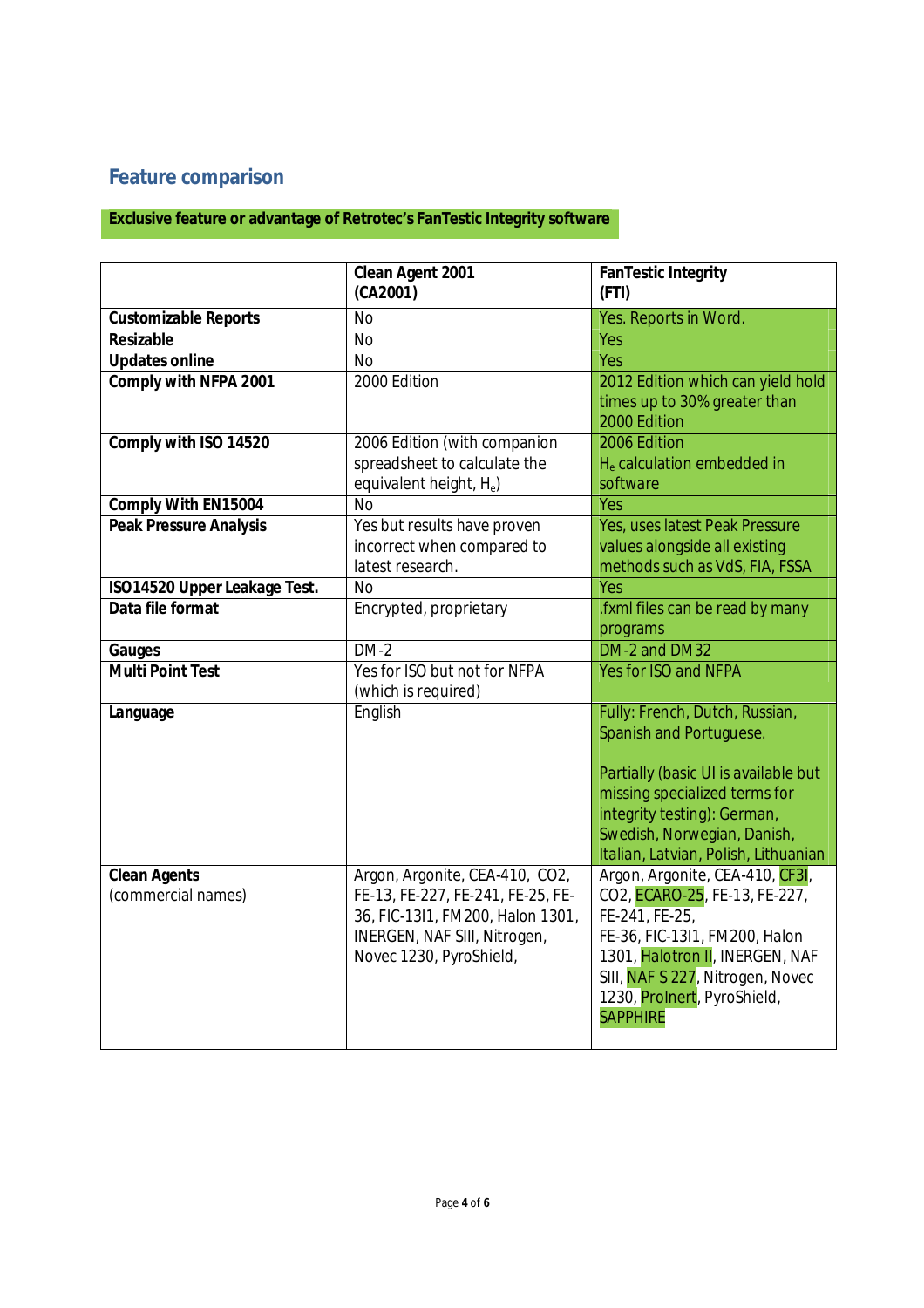|                     | <b>Clean Agent 2001</b> | <b>FanTestic Integrity</b> |
|---------------------|-------------------------|----------------------------|
|                     | (CA2001)                | (FTI)                      |
| <b>Clean Agents</b> | CO <sub>2</sub>         | CO <sub>21</sub>           |
| (chemical names)    | $FC-3-1-10$ ,           | $FC-3-1-10,$               |
|                     | FIC-13I1,               | FIC-13I1,                  |
|                     | $FK-5-1-12$ ,           | $FK-5-1-12$ ,              |
|                     | Halon 1301,             | Halon 1301,                |
|                     | <b>HCFC Blend A</b>     | <b>HCFC Blend A</b>        |
|                     | <b>HCFC-124,</b>        | <b>HCFC-124,</b>           |
|                     |                         | <b>HFC-Blend B</b>         |
|                     | <b>HFC-125</b>          | <b>HFC-125</b>             |
|                     | HFC-227ea               | HFC-227ea                  |
|                     | <b>HFC-23</b>           | <b>HFC-23</b>              |
|                     | HFC-236fa               | HFC-236fa                  |
|                     | $IG-01$                 | $IG-01$                    |
|                     | IG-100                  | IG-100                     |
|                     | IG-541                  | IG-541                     |
|                     | $IG-55$                 | $IG-55$                    |
|                     |                         | <b>IG-55PI</b>             |
|                     |                         | Aerosols coming soon       |

## **FAQ on FanTestic Integrity**

| Question                                                | Answer                                                                                                                                  |
|---------------------------------------------------------|-----------------------------------------------------------------------------------------------------------------------------------------|
|                                                         |                                                                                                                                         |
| Can I continue to you<br>use my old CA2001<br>software? | Yes. It will still function but Retrotec can no longer support CA2001 for the<br>following reasons:                                     |
|                                                         | CA2001 does not have the correct peak pressure formulae and we don't<br>$\bullet$<br>want to be liable for encouraging you to use them. |
|                                                         | Standards are out of date. Our new FanTestic Software has the old and<br>$\bullet$<br>new standard editions included.                   |
|                                                         | FanTestic Integrity replaces CA2001 for free if purchased in 2012. If purchased<br>before 2012 it's half price until December 31/2013.  |
| Will the license include                                | Compliance will be maintained as new editions of these enclosure integrity                                                              |
| compliance with new                                     | testing standards are released. It can be updated automatically over the                                                                |
| editions?                                               | internet. Available standard selection in FanTestic Integrity is to be expected                                                         |
|                                                         | from the Retrotec development team                                                                                                      |
|                                                         |                                                                                                                                         |